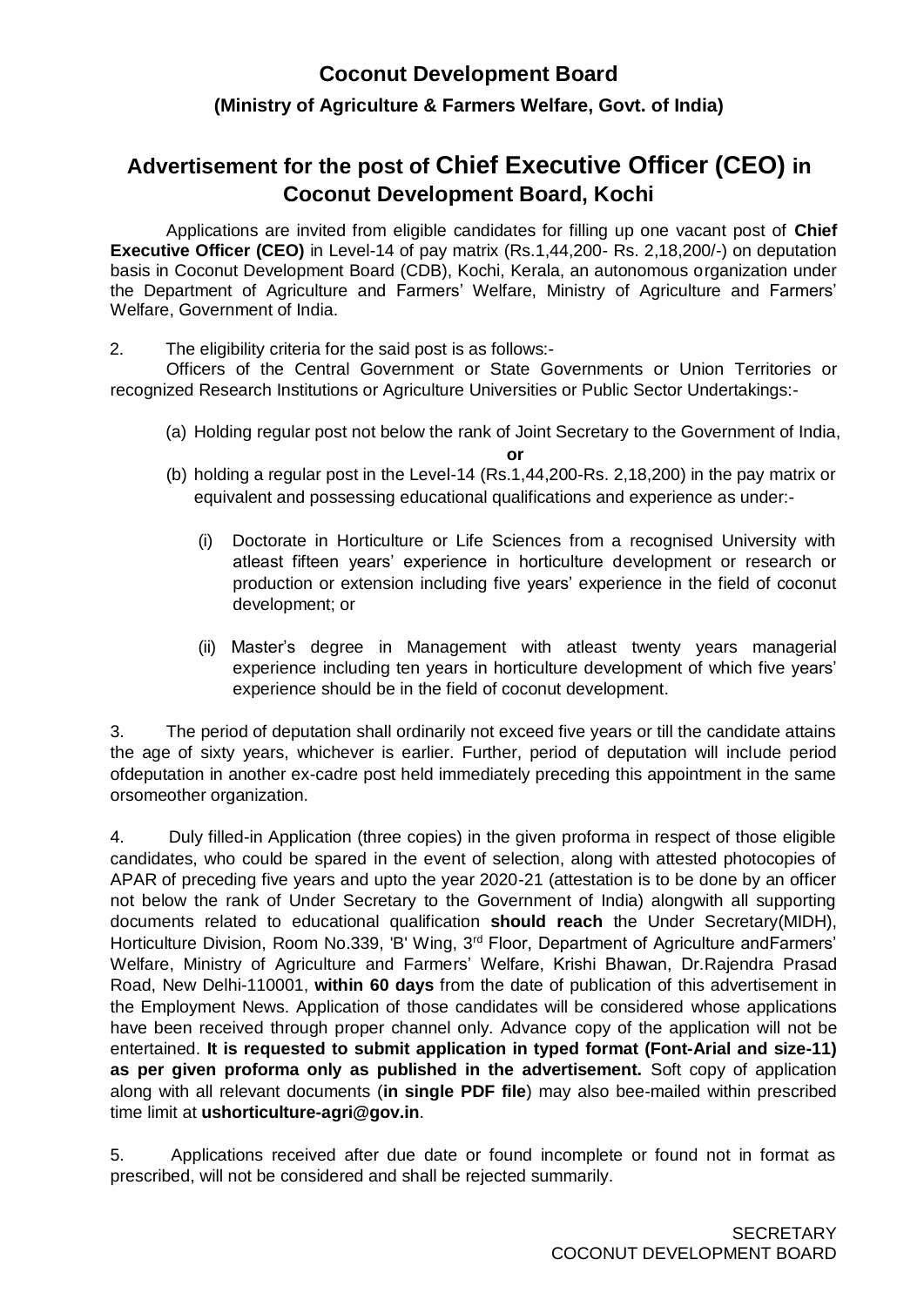**Bio-Data**

- 1. Name and address (in Block letters):
- 2. Date of Birth (DD/MM/YYYY):
- 3. Name, Service and address of the Parent Organization:
- 4. Nature of Parent Organization:

(Central Govt/State Govt/ UTs/recognized Research Institution/Agriculture University/ PSU)

- 5. Date of superannuation under Parent Organization;
- 6. Details of Educational Qualifications from Master's degree onwards:

| SI. | Master/   | Yearof passing  | University/ Institution | Subject | Subject of     |
|-----|-----------|-----------------|-------------------------|---------|----------------|
| No. | Doctorate | Degree/ Diploma |                         |         | specialization |
|     | Degree    |                 |                         |         |                |
|     | obtained  |                 |                         |         |                |
|     |           |                 |                         |         |                |
|     |           |                 |                         |         |                |
|     |           |                 |                         |         |                |
|     |           |                 |                         |         |                |
|     |           |                 |                         |         |                |
|     |           |                 |                         |         |                |

- 7. Please state clearly whether in the light of entries made by you above, you meet the requirements of the post:-
- 8. Details of employment, in chronological order (from latest one to older):

| Name | Name of  | From | Tol | Scale of pay     | Nature of        | Whether     | <b>Natur</b> |
|------|----------|------|-----|------------------|------------------|-------------|--------------|
| οf   | Employer |      |     | Level as per     | appoint-ment     | appoint-    | e of         |
| post | and its  |      |     | $7th$ CPC        | (ad-hoc,         | ment        | duty         |
| held | communi- |      |     | (If not revised, | temporary,       | through     | perfor       |
|      | cation   |      |     | then please      | quasi-           | <b>UPSC</b> | med          |
|      | address  |      |     | provide existing | permanent, per   | /State      | (inbrief)    |
|      |          |      |     | pay scale)       | manent, regular, | PSC or      |              |
|      |          |      |     |                  | deputation)      | other wise  |              |
|      |          |      |     |                  |                  |             |              |
|      |          |      |     |                  |                  |             |              |
|      |          |      |     |                  |                  |             |              |
|      |          |      |     |                  |                  |             |              |
|      |          |      |     |                  |                  |             |              |
|      |          |      |     |                  |                  |             |              |

- 9. In case the present employment is held on deputation/ contract basis, please state:
	- (i) The date of initial appointment to such post:
	- (ii) Prescribed Tenure of appointment on such post:
	- (iii) Deputation Tenure completed on such post as on last date of submission of this application:
	- (iv) Name of the present Office/ Organization and its communication address: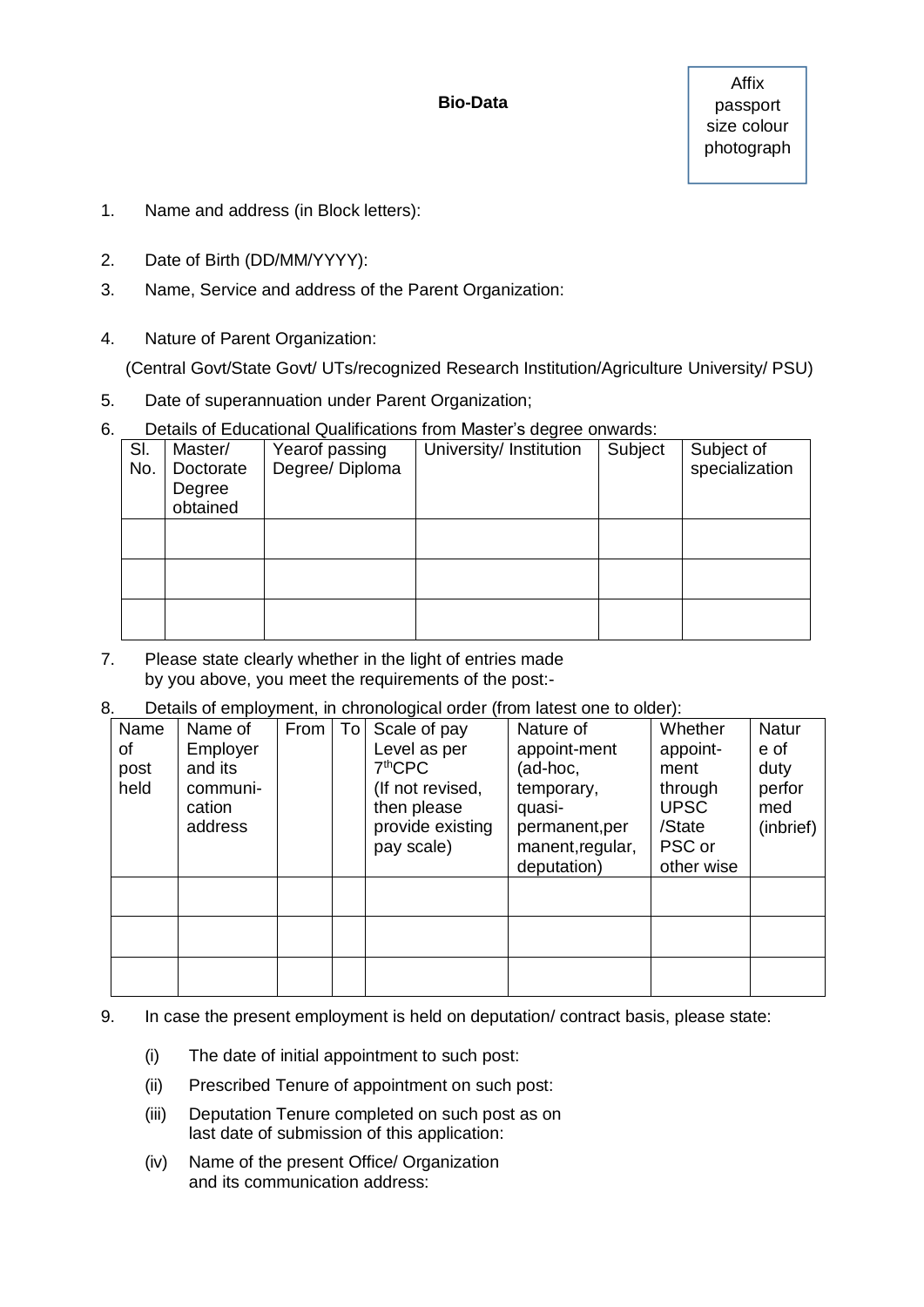- 10. Name and scale of pay of the post held in substantive capacity in the Parent Organization:-
- 11. Are you in the revised scale of pay after  $7<sup>th</sup>$  Central Pay Commission? (Yes/No)
	- (i) If yes, give the date from which the revision took place and also indicate Level of Pay.
	- (ii) If No, then please indicate the present pay scale:
- 12. Additional information, if any, which you would like to mention in support of your suitability for the post.

Date:  $\Box$  (Signature of the candidate) Place:  $\blacksquare$  Place:  $\blacksquare$   $\blacksquare$   $\blacksquare$   $\blacksquare$   $\blacksquare$   $\blacksquare$   $\blacksquare$   $\blacksquare$   $\blacksquare$   $\blacksquare$   $\blacksquare$   $\blacksquare$   $\blacksquare$   $\blacksquare$   $\blacksquare$   $\blacksquare$   $\blacksquare$   $\blacksquare$   $\blacksquare$   $\blacksquare$   $\blacksquare$   $\blacksquare$   $\blacksquare$   $\blacksquare$   $\blacksquare$   $\blacksquare$   $\blacksquare$   $\blacksquare$   $\blacksquare$ Address: Mobile No(s): e-mail Id(s):

## **Certificate to be furnished by the Employer/ Head of the Office/ Forwarding Authority**

Certified that the particulars furnished by Shri/ Smt/ Ms. . . . . . . . . . . . . . . . . . . . . . . . . . .

. . . . . . . . . . . . . . . . . . . . . . . . . . . . in the application form are correct as per his/ her service records and he/ she possesses the required educational qualifications and experience mentioned in the vacancy circular.Further, in case ofselection of the officer, he/she will be relieved immediately to join the post of Chief Executive Officer in Coconut Development Board.

- 2. Also certified that:
	- (i) There is no vigilance/ disciplinary case is/ are pending/ contemplated against the Officer.
	- (ii) Integrity of the Officer is beyond doubt.
	- (iii) No major/minor penalties have been imposed on the Officer during the last 10 years **or** a list of major / minor penalties imposed on the Officer during the last 10 years is enclosed.
- 3. Further, attested copies of APARs for proceeding five years and till 2020-21 (duly attested on each page by an officer not be low the rank of Under Secretary to the Government of India) are enclosed.

Date: Signature: Signature: Signature: Signature: Signature: Signature: Signature: Signature: Signature: Signature: Signature: Signature: Signature: Signature: Signature: Signature: Signature: Signature: Signature: Signatu Place: Name: Name: Name: Name: Name: Name: Name: Name: Name: Name: Name: Name: Name: Name: Name: Name: Name: Name: Name: Name: Name: Name: Name: Name: Name: Name: Name: Name: Name: Name: Name: Name: Name: Name: Name: Name: Designation:

(Office Seal)